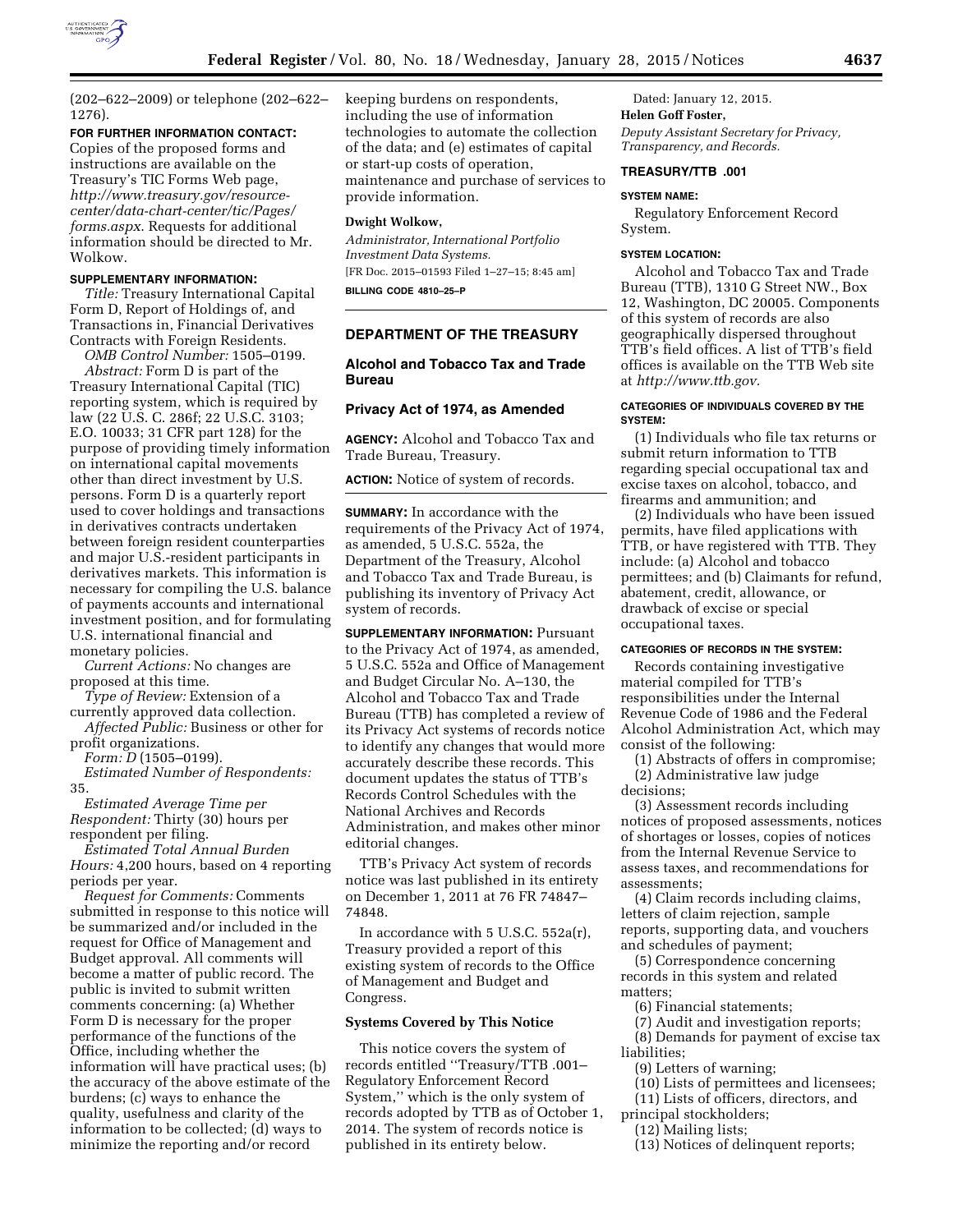(14) Offers in compromise;

(15) Operational records, such as operating and inventory reports, and transaction records and reports;

(16) Orders of revocation, suspension, or annulment of permits or licenses;

(17) Chief Counsel opinions and memoranda;

(18) Reports of violations;

(19) Permits and permit histories;

(20) Qualifying records including access authorizations, advertisement records, applications, business histories, criminal records, educational histories, employment histories, financial data, formula approvals, licenses, notices, permits, personal references, registrations, sample reports, special permissions and authorizations, and statements of process;

(21) Show cause orders; and

(22) Tax records relating to periodic payment and prepayment of taxes, tax returns, and notices of tax discrepancy or adjustment.

#### **AUTHORITY FOR MAINTENANCE OF THE SYSTEM:**

5 U.S.C. 301; 26 U.S.C. 5001, 5006(a), 5008, 5041, 5042(a)(2) and (3), 5044, 5051, 5055, 5056, 5061, 5062, 5064, 5101, 5132, 5172, 5179(a), 5181, 5271(b)(1), 5275, 5301(a) and (b), 5312, 5356, 5401, 5417, 5502, 5511(3), 5705, 5712, 6001, 6011(a), 6201, 6423, 7011, and 7122; 27 U.S.C. 204 and 207; and the Homeland Security Act of 2002.

### **PURPOSE(S):**

The purpose of this system is to determine suitability, eligibility, or qualifications of individuals who are engaged or propose to engage in activities regulated by TTB; achieve compliance with laws under TTB's jurisdiction; assure full collection of revenue due from regulated industries; eliminate commercial bribery, consumer deception, and other improper trade practices in the distilled spirits, malt beverage, and wine industries; and interact with Federal, State, and local governmental agencies in the resolution of problems relating to revenue protection and other areas of joint jurisdictional concern.

## **ROUTINE USES OF RECORDS MAINTAINED IN THE SYSTEM, INCLUDING CATEGORIES OF USES AND THE PURPOSES OF SUCH USES:**

Routine uses of records within this system pursuant to which a record may be disclosed are to:

(1) Third parties when such disclosure is required by statute or Executive Order;

(2) Third parties to the extent necessary to collect or verify information pertinent to TTB's decision to grant, deny, or revoke a license or

permit; to initiate or complete an investigation of violations or alleged violations of laws and regulations administered by TTB;

(3) Appropriate federal, state, local, or foreign agencies for the purpose of enforcing administrative, civil, or criminal laws; hiring or retention of an employee; issuance of a security clearance, license, contract, grant, or other benefit by the requesting agency, to the extent that the information is relevant and necessary to the requesting agency's decision on the matter;

(4) A court, magistrate, or administrative tribunal in the course of presenting evidence, including disclosures to opposing counsel or witnesses in the course of or in preparation for civil discovery, litigation, or settlement negotiations, in response to a subpoena where relevant or potentially relevant to a proceeding, or in connection with criminal law proceedings;

(5) International Criminal Police Organization and similar national and international intelligence gathering organizations for the purpose of identifying international and national criminals involved in consumer fraud, revenue evasion, crimes, or persons involved in terrorist activities;

(6) Foreign governments in accordance with formal or informal international agreements;

(7) Appropriate federal, state, local, or foreign agencies responsible for investigating or prosecuting the violations of, or for enforcing or implementing, a statute, rule, regulation, order, or license, where the disclosing agency becomes aware of an indication of a violation or potential violation of criminal law or regulation;

(8) A congressional office in response to an inquiry made at the request of the individual to whom the record pertains;

(9) The news media to provide information in accordance with guidelines contained in 28 CFR 50.2 that relate to an agency's functions relating to civil and criminal proceedings;

(10) Third parties for a purpose consistent with any permissible disclosure of returns or return information under the Internal Revenue Code of 1986, as amended;

(11) Appropriate agencies, entities, and persons when: (a) The Department suspects or has confirmed that the security or confidentiality of information in the system of records has been compromised; (b) the Department has determined that as a result of the suspected or confirmed compromise there is a risk of harm to economic or property interests, identity theft or

fraud, or harm to the security or integrity of this system or other systems or programs (whether maintained by the Department or another agency or entity) that rely upon the compromised information; and (c) the disclosure made to such agencies, entities, and persons is reasonably necessary to assist in connection with the Department's efforts to respond to the suspected or confirmed compromise and prevent, minimize, or remedy such harm;

(12) A contractor for the purpose of processing administrative records and/ or compiling, organizing, analyzing, programming, or otherwise refining records subject to the same limitations applicable to Department of the Treasury officers and employees under the Privacy Act;

(13) The Department of Justice when seeking legal advice or when (a) the Department of the Treasury or (b) the disclosing agency, or (c) any employee of the disclosing agency in his or her official capacity, or (d) any employee of the agency in his or her individual capacity where the Department of Justice has agreed to represent the employee, or (e) the United States, where the disclosing agency determines that litigation is likely to affect the disclosing agency, is a party to litigation or has an interest in such litigation, and the use of such records by the Department of Justice is deemed by the agency to be relevant and necessary to the litigation; and

(14) Representatives of the National Archives and Records Administration who are conducting records management inspections under authority of 44 U.S.C. 2904 and 2906.

### **POLICIES AND PRACTICES FOR STORING, RETRIEVING, ACCESSING, RETAINING, AND DISPOSING OF RECORDS IN THE SYSTEM:**

Records are stored in file folders in filing cabinets and in electronic media.

#### **RETRIEVABILITY:**

Records are retrievable by name, by permit or license number, by document locator number, or by employer identification number.

## **SAFEGUARDS:**

Direct access is restricted to personnel in the Department of the Treasury in the performance of their duties. Nonelectronic records are stored in file cabinets in rooms locked during nonduty hours. Records stored in electronic media are password protected and encrypted while at rest in the system and when transmitted. Disclosures are made to routine users on a ''need to know'' basis and upon verification of the substance and propriety of the request.